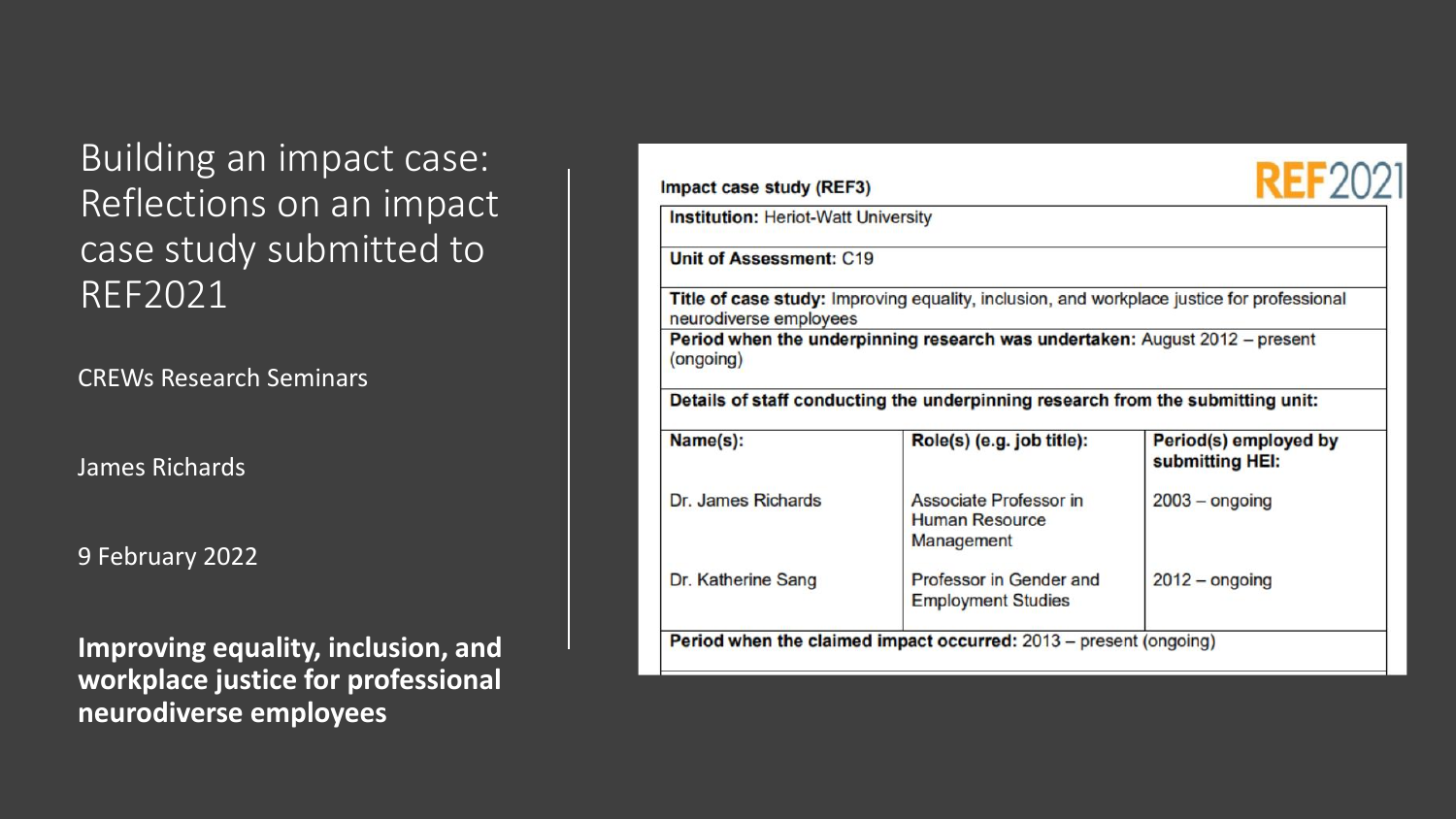## Defining a REF impact case

- ... a narrative which describes how research, conducted during a specific time-frame at a named institution, resulted in a change, had an effect on or benefited culture, the economy, the environment, health, public policy, quality of life or society using qualitative and quantitative evidence.
- Impact cases 25% of Unit of Assessment

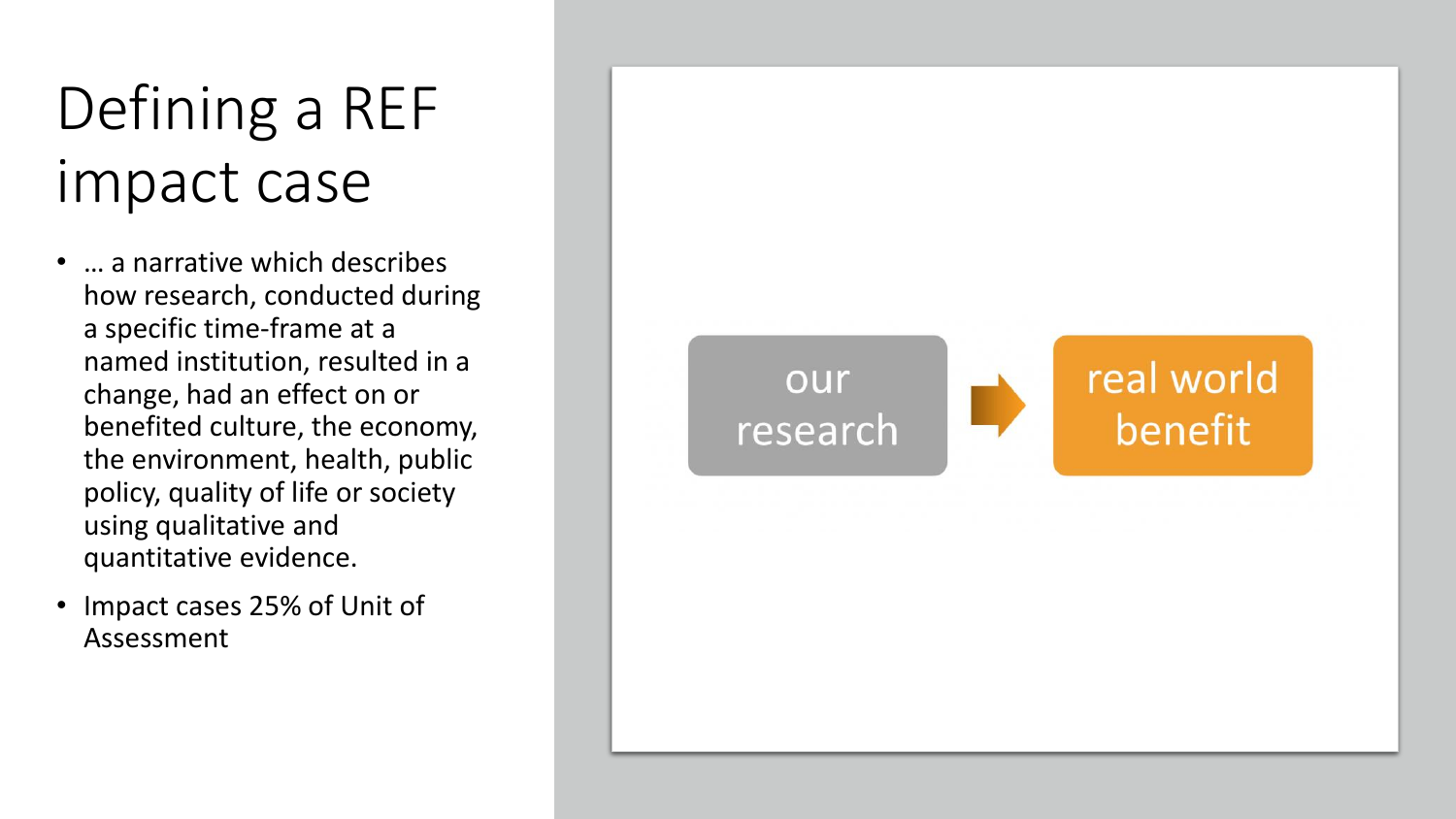- Backstory how it all began
- Pathways to impact
- Impact of our research
- Gathering evidence of impact
- Reflections/lessons learned

## **Neurodiversity**

in the Transport and Travel Industry

An exploratory study of knowledge and attitude towards neurodiversity, and perceptions of support and the management of employees with dyslexia, dyspraxia, dyscalculia, ADD/ADHD and Asperger syndrome

December 2012

James Richards, Kate Sang and **Abigail Marks** 

(Centre for Research on Work and Wellbeing, Heriot-Watt University)

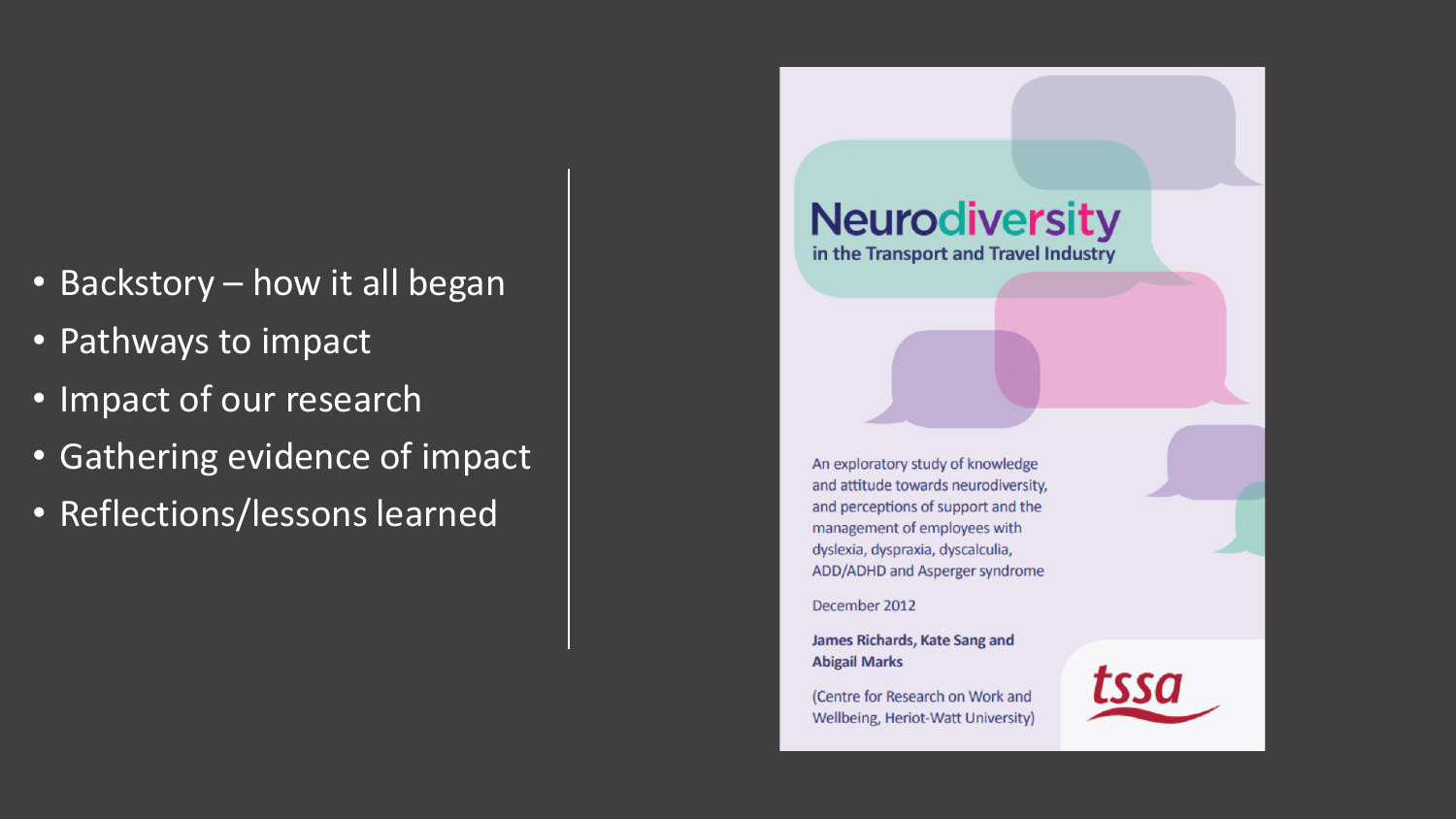- **Started summer of 2012**
- **Two small research projects funded by TSSA/Union Learning Fund)**
	- Scoping out union member views on neurodiversity/exploring line manager, ND employee and rep/official experiences of neurodiversity (2012-2013)
	- Line manager experiences of managing ND (2016-2017)
- **Key outputs along the way (underpinning research)**
	- Consultancy reports for each projects, including prestigious dissemination events
	- Three journal articles International HRMJ (2016); Gender, Work & Organisation (2016); Personnel Review (2019)
- **Explored idea of an impact case from 2015**
- **Generated an updated impact case three times until final stages/drafts in 2020**
	- Support from RED, external reviewer, colleagues/critical friends in SoSS

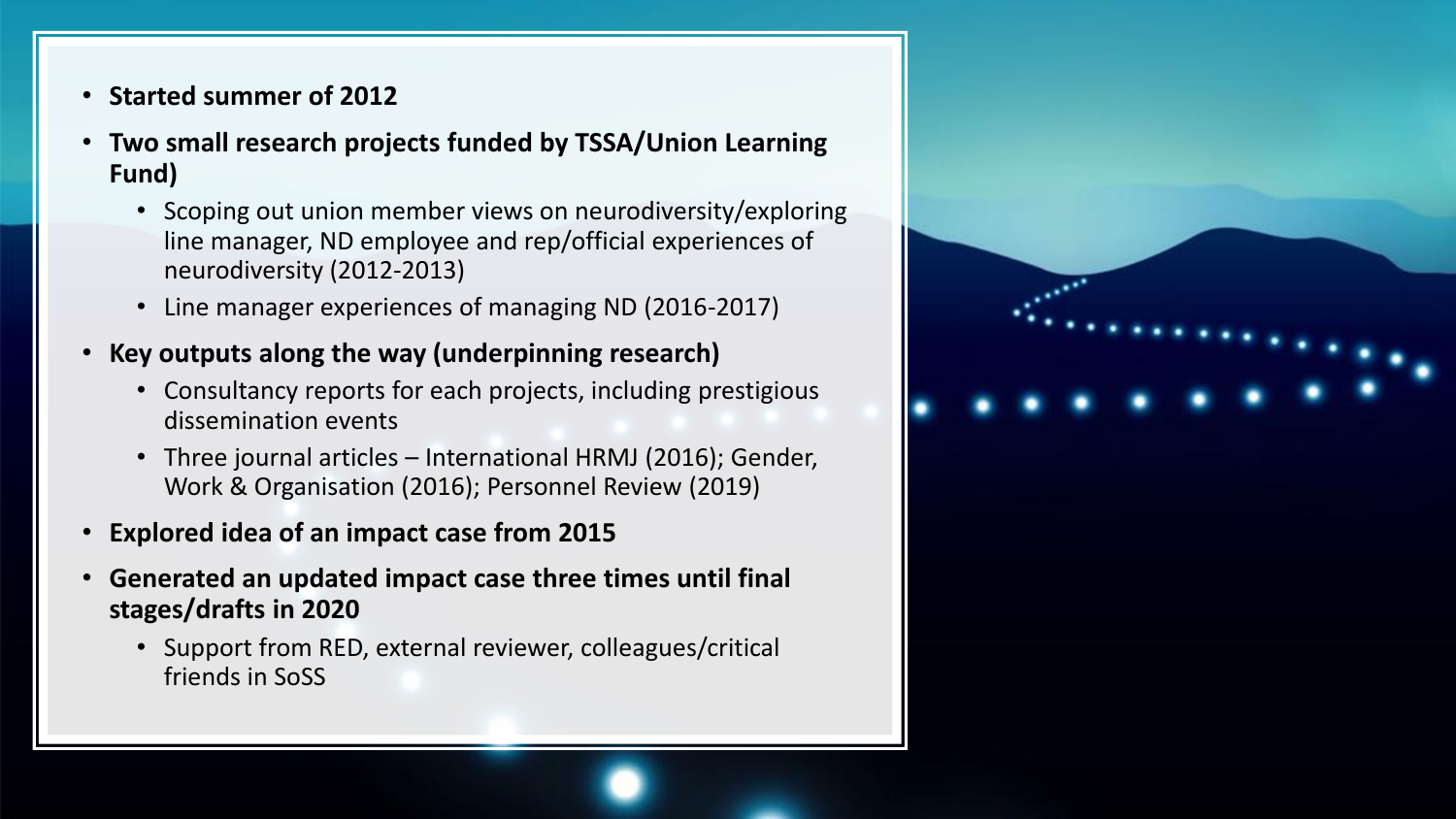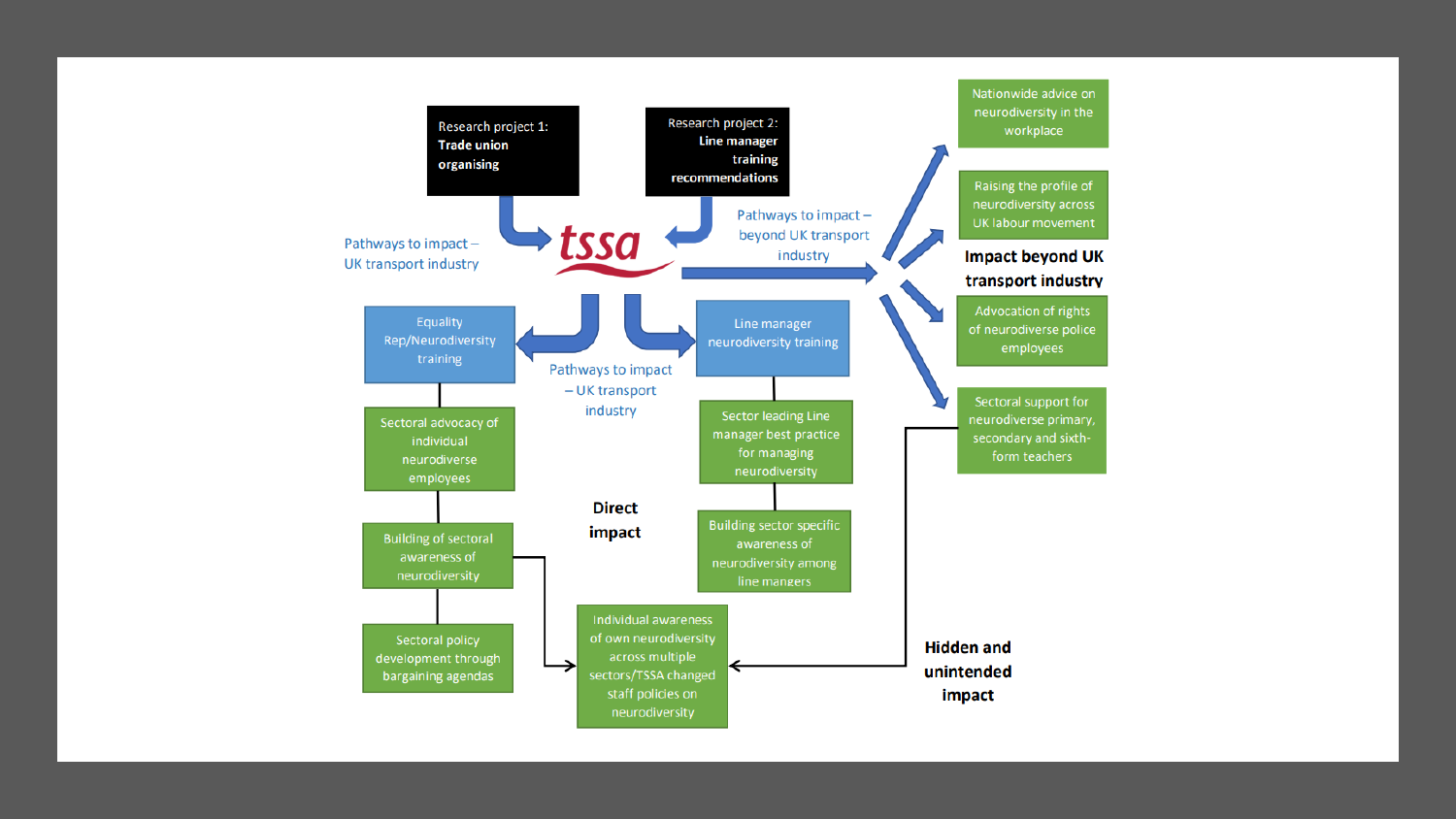- Building awareness
- Advocacy and representation
- Policy development and bargaining
- Line manager training

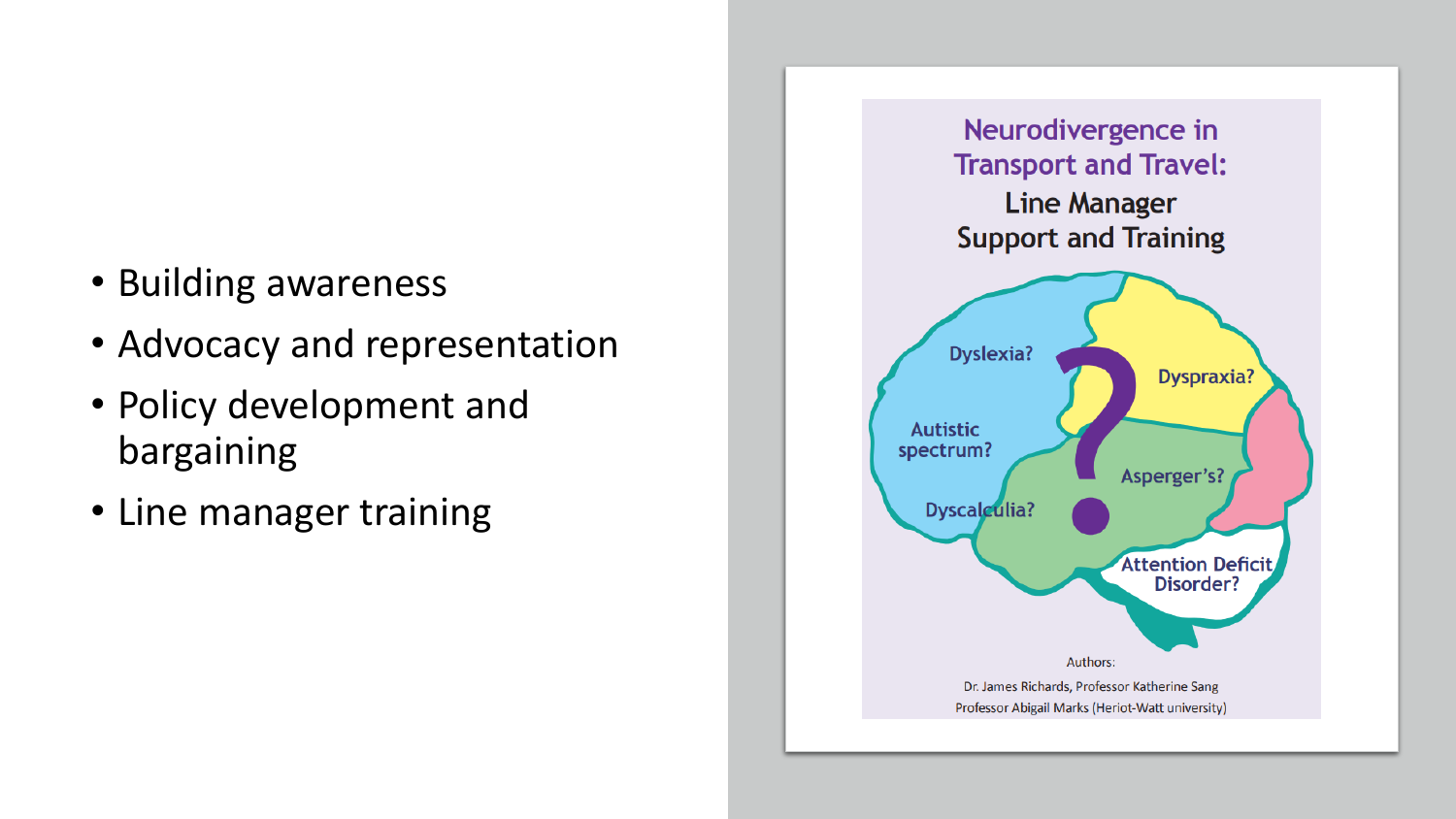- Kept a range of information from the start
- Stayed in touch with key contacts at TSSA
- Organised 8 letters as corroborating evidence
- Referenced 2 key documents as further corroborating evidence

## acas working<br>for everyone

Acas 22nd Floor **Euston Tower** 286 Euston Road London NW1 3DP

10300 123 1150

11 September 2020

## Dear James

Acas gives employees and employers free, impartial advice on workplace rights, rules and best practice.

I confirm that your 2012 'Neurodiversity in the transport and travel industry' report was drawn on as background reading when Acas designed its own research study 'Neurodiversity at work' 2016'.